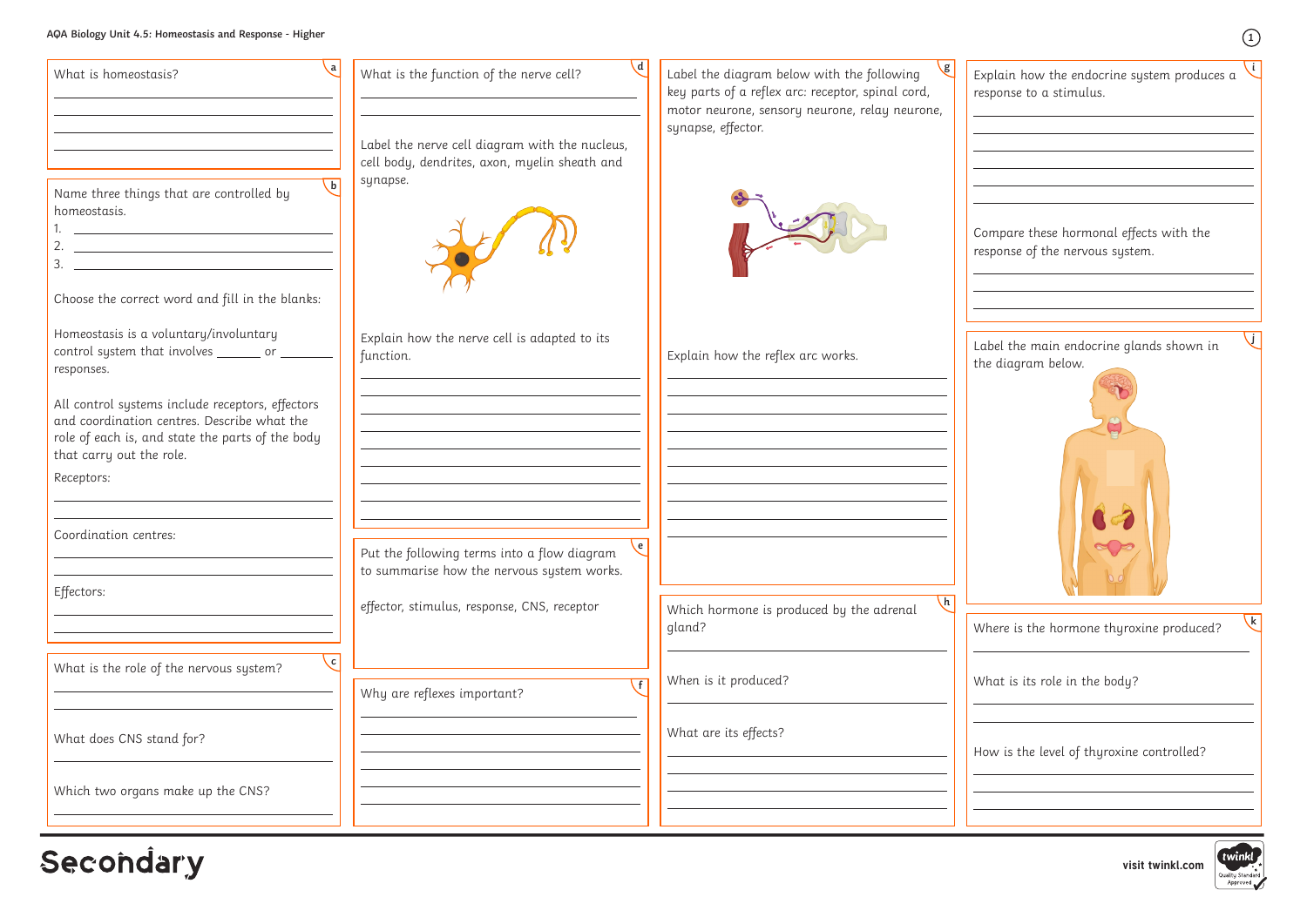**visit twinkl.com**



**Secondary** 

| Explain how each method of contraception works                                                                                     |
|------------------------------------------------------------------------------------------------------------------------------------|
| Oral contraceptives: ____                                                                                                          |
| Injection, implant or skin patch of progesterone:                                                                                  |
| Barrier methods, such as condoms and<br>diaphragms: ________________________                                                       |
| Intrauterine devices: _______________________                                                                                      |
| Spermicidal agents: ________________________                                                                                       |
|                                                                                                                                    |
| Surgical methods: __________________________                                                                                       |
| h<br>Some women are infertile because they do not<br>ovulate. Explain how artificial hormones can be<br>used to treat infertility. |
|                                                                                                                                    |
| Describe the process of in vitro fertilisation (IVF).                                                                              |
|                                                                                                                                    |
|                                                                                                                                    |
| Give three disadvantages of IVF.                                                                                                   |
|                                                                                                                                    |
|                                                                                                                                    |
|                                                                                                                                    |



 $\Omega$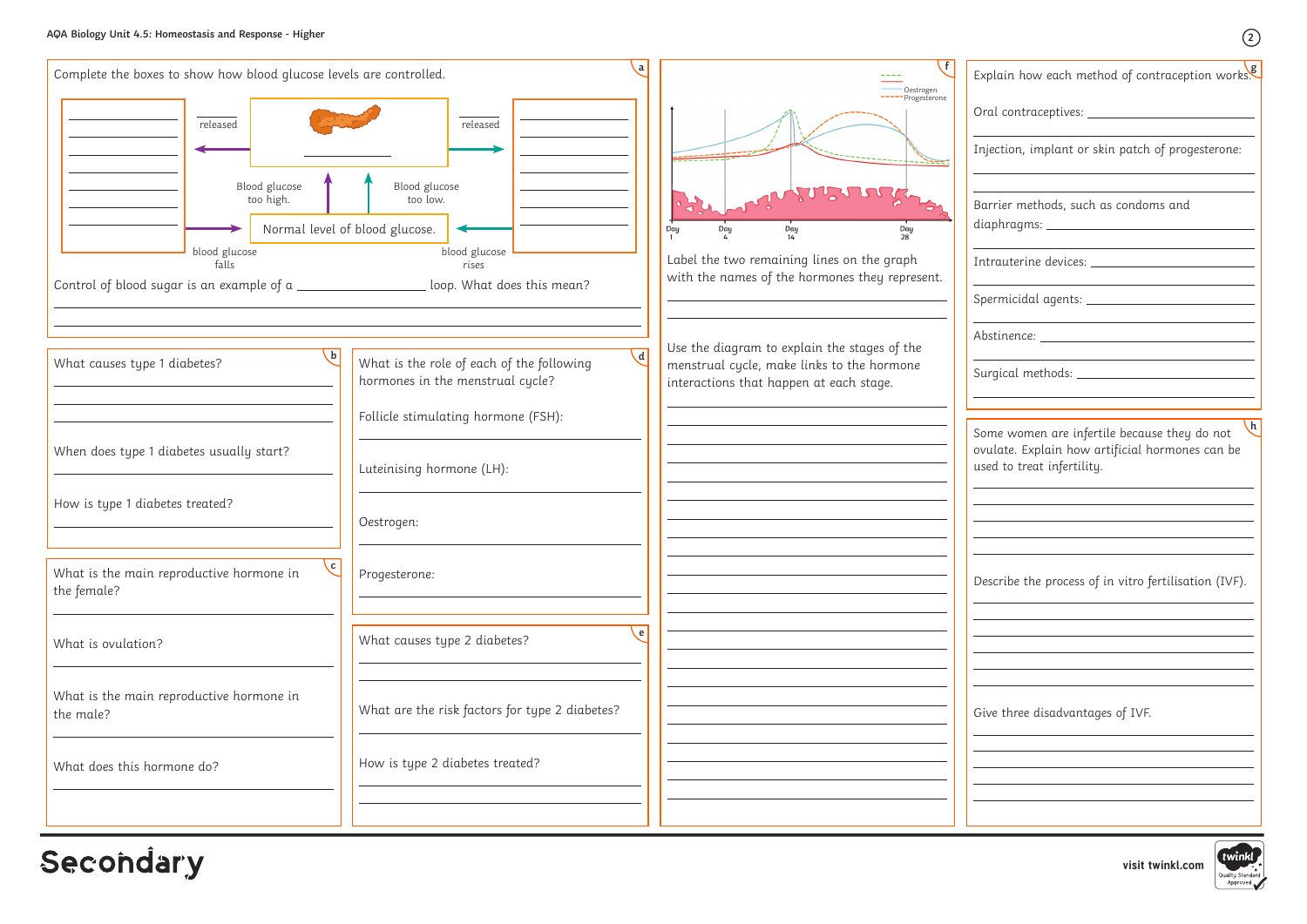**visit twinkl.com**



## **Secondary**